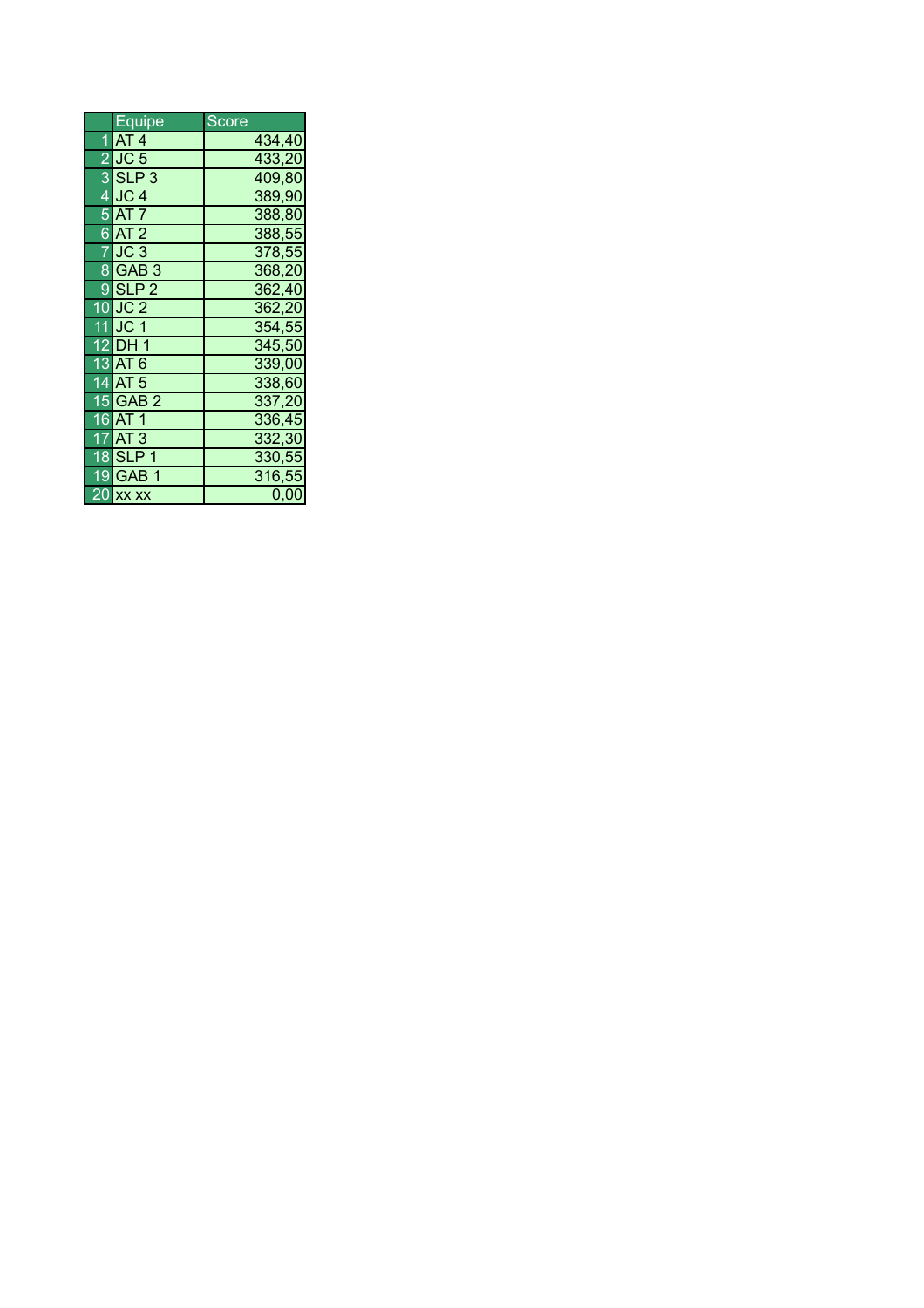| <b>Nom</b>           | Prénom            | année club |          |                | N° total                |                           |
|----------------------|-------------------|------------|----------|----------------|-------------------------|---------------------------|
| 21 FRACHON           | Amaia             | 2007 AT    |          | $\overline{2}$ | 61,50                   | 1                         |
| <b>36 THEODULE</b>   | <b>Emilie</b>     | 2007 JC    |          | $\overline{2}$ | 60,10                   | $\boldsymbol{2}$          |
| 37 CLAUSSE           | Sarah             | 2007 JC    |          | $2^{\circ}$    | 58,25                   | $\ensuremath{\mathsf{3}}$ |
| 209 CARPIN           | <b>Elise</b>      | 2007 AT    |          |                | 7<br>57,75              | $\overline{\mathbf{4}}$   |
| 12 HAZIZA            | Lucie             | 2007 AT    |          | $2^{\circ}$    | 57,45                   | 5                         |
| 65 BEZET             | Lou               | 2007 AT    |          | 3 <sup>1</sup> | 57,35                   | 6                         |
| 26 COUERY            | Adèle             | 2007 JC    |          | 1              | 56,20                   | $\overline{7}$            |
| 7 PAIN               | Paloma            | 2007 AT    |          | 1              | 56,00                   | $\bf 8$                   |
| 177 LECOEUR          | <b>Anouk</b>      | 2007 GAB   |          | 3 <sup>1</sup> | 55,60                   | $\boldsymbol{9}$          |
| <b>47 CARRAZEDO</b>  | Chloé             | 2007 GAB   |          | 1              | 55,55                   | 10                        |
| 38 POIREE            | Louise            | 2007 JC    |          | $2^{\circ}$    | 55,55                   | 11                        |
| 58 DA MOTA           | <b>Camille</b>    | 2007 AT    |          | 3 <sup>1</sup> | 54,65                   | 12                        |
| 61 OUZGANI           | Anissa            | 2007 AT    |          | 3 <sup>7</sup> | 54,60                   | 13                        |
| <b>149 VERHAEGHE</b> | Lana              | 2007 AT    |          | 6              | 54,10                   | 14                        |
| 94 HERVIEUX          | Chloé             | 2007 GAB   |          | $2^{\circ}$    | 53,45                   | 15                        |
| 50 LACOCHE           | <b>Floriane</b>   | 2007 GAB   |          | 1              | 53,25                   | 16                        |
| 28 MURARD            | <b>Naomi</b>      | 2007 JC    |          | 1              | 53,00                   | 17                        |
| <b>48 BROUZET</b>    | Zoé               | 2007 GAB   |          | 1              |                         | 18                        |
|                      |                   |            |          |                | 52,85                   |                           |
| 64 BOGA              | <b>Constance</b>  | 2007 AT    |          |                | 3 <sup>1</sup><br>52,75 | 19                        |
| <b>59 AUBE</b>       | <b>Axelle</b>     | 2007 AT    |          | 3 <sup>7</sup> | 52,15                   | 20                        |
| 128 FAUDON           | <b>Estelle</b>    | 2007 AT    |          | 5 <sup>5</sup> | 51,65                   | 21                        |
| 51 MAHE              | Coline            | 2007 GAB   |          | 1              | 51,50                   | 22                        |
| 56 JIMENEZ           | Clara             | 2007 AT    |          | 3 <sup>1</sup> | 50,50                   | 23                        |
| 18 LE HUEDE          | Lou Ann           | 2007 AT    |          | $2^{\circ}$    | 50,00                   | 24                        |
| <b>46 PONTE</b>      | Lucie             | 2007 GAB   |          | 1              | 49,95                   | 25                        |
| 150 ZAHRAOUI         | Lina              | 2007 AT    |          | 6              | 48,20                   | 26                        |
| <b>6 GRIMAULT</b>    | Juline            | 2007 AT    |          | 1              | 47,95                   | 27                        |
| <b>45 THOMAS</b>     | <b>Erelle</b>     | 2007 GAB   |          | 1              | 45,40                   | 28                        |
| 67 GOSNAVE           | <b>Mélanie</b>    | 2006 AT    |          | 4              | 71,40                   | $\mathbf{1}$              |
| <b>69 FAUCHER</b>    | Laurine           | 2006 AT    |          | $\overline{4}$ | 69,60                   | $\overline{2}$            |
| 71 CORLAY            | Julie             | 2006 AT    |          | $\overline{4}$ | 66,85                   | $\ensuremath{\mathsf{3}}$ |
| 141 GUIAN            | <b>Constane</b>   | 2006 JC    |          | $\overline{4}$ | 65,60                   | $\overline{\mathbf{4}}$   |
| <b>72 HECKMANN</b>   | <b>Clémence</b>   | 2006 AT    |          | $\overline{4}$ | 64,70                   | 5                         |
| 103 GEHNASSIA        | Emma              | 2006 JC    |          | 3 <sup>7</sup> | 63,30                   | $\,6$                     |
| 106 GALDEMAS         | Jeanne            | 2006 JC    |          | 3 <sup>1</sup> | 61,50                   | $\overline{7}$            |
| 183 GOUZOUGUEN       | <b>Candice</b>    | 2006 GAB   |          | 3 <sup>1</sup> | 60,45                   | $\bf 8$                   |
| 185 MERIGEAUD        | <b>Coline</b>     |            | 2006 GAB | 3 <sup>7</sup> | 60,30                   | $\boldsymbol{9}$          |
| 42 GENE              | <b>Melissa</b>    | 2006 JC    |          | $\overline{2}$ | 60,00                   | 10                        |
| <b>14 MANCER</b>     | <b>Djoée</b>      | 2006 AT    |          | $\overline{2}$ | 59,55                   | 11                        |
| <b>17 THEODORE</b>   | <b>Meila</b>      | 2006 AT    |          | $2^{\circ}$    | 59,00                   | 12                        |
| <b>43 BARBEDETTE</b> | <b>Noann</b>      | 2006 JC    |          | $\overline{2}$ | 59,00                   | 13                        |
| 108 CHRETIEN         | <b>Noa</b>        | 2006 JC    |          | 3              | 58,65                   | 14                        |
| <b>82 HAIOUANI</b>   | <b>Sirine</b>     | 2006 SLP   |          | 1              | 57,50                   | 15                        |
| <b>41 DA SILVA</b>   | <b>Gabrielle</b>  | 2006 JC    |          | $2^{\circ}$    | 57,45                   | 16                        |
| 35 SERHIRI           | <b>Noha</b>       | 2006 JC    |          | $2^{\circ}$    | 57,25                   | 17                        |
| 40 VUCHOT            | <b>Evangeline</b> | 2006 JC    |          | 2 <sup>7</sup> | 56,95                   | 18                        |
| 178 MALLEDAN         | <b>Apoline</b>    | 2006 GAB   |          | 3 <sup>1</sup> | 56,60                   | 19                        |
| 98 GERARD            | <b>Diane</b>      | 2006 GAB   |          | $2^{\circ}$    | 56,55                   | 20                        |
| 123 DEROCHE          | <b>Alice</b>      | 2006 AT    |          | 5              | 56,20                   | 21                        |
| 90 MATUISZEWSKI      | Leia              | 2006 GAB   |          | 2 <sup>2</sup> | 56,10                   | 22                        |
| <b>146 SOLER</b>     | Eugénie           | 2006 AT    |          | 6              | 55,60                   | 23                        |
| 130 SOCHELEAU        | Emma              | 2006 AT    |          | 5              | 55,40                   | 24                        |
| <b>148 THOUMINE</b>  | <b>Maude</b>      | 2006 AT    |          | 6              | 55,20                   | 25                        |
| <b>166 DURIVAULT</b> | <b>Cassandre</b>  | 2006 DH    |          | $\mathbf 1$    | 55,20                   | 26                        |
| 151 KINANI           | Lina-safa         | 2006 AT    |          | 6              | 55,10                   | 27                        |
| 9 DUREUIL            | <b>Faustine</b>   | 2006 AT    |          | 1              | 54,35                   | 28                        |
| <b>203 PINTO</b>     | <b>Anais</b>      | 2006 AT    |          | 7              | 54,25                   | 29                        |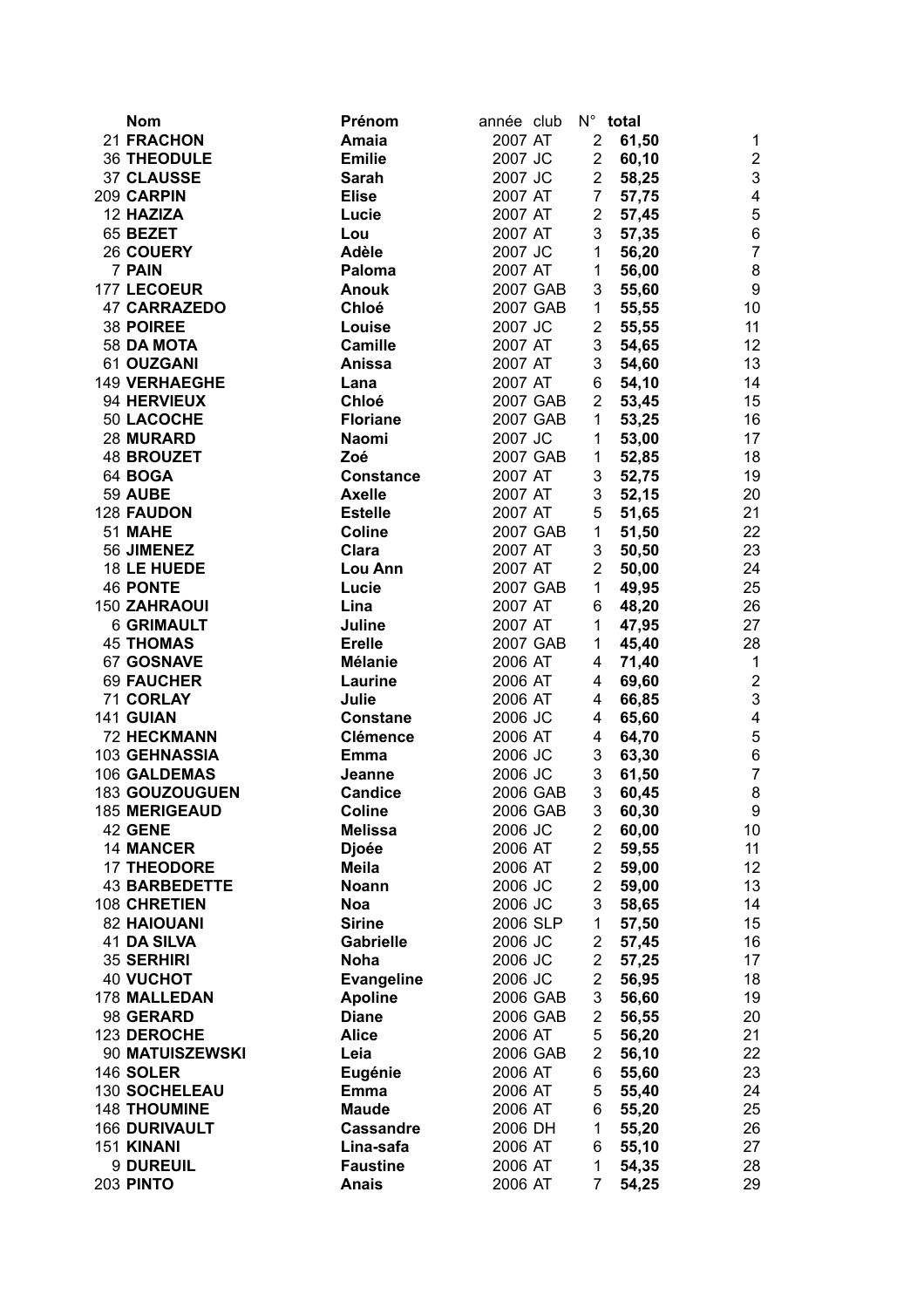| 92 AUBOURG                  | <b>Camille</b>                  | 2006 GAB           | 2                             | 53,90          | 30             |
|-----------------------------|---------------------------------|--------------------|-------------------------------|----------------|----------------|
| <b>147 STOCKMAN-GIRAULT</b> | Lola                            | 2006 AT            | 6                             | 53,85          | 31             |
| 97 POISSON                  | <b>Caroline</b>                 | 2006 GAB           | $2^{\circ}$                   | 52,95          | 32             |
| 91 OLIVIER                  | <b>Chloé</b>                    | 2006 GAB           | $\overline{2}$                | 52,80          | 33             |
| <b>154 SONG</b>             | <b>Sarah</b>                    | 2006 AT            | 6                             | 52,45          | 34             |
| <b>57 CHARLES</b>           | Phélandcia                      | 2006 AT            | 3                             | 52,35          | 35             |
| 122 PARPAITE                | <b>Marie Lys</b>                | 2006 AT            | 5                             | 52,05          | 36             |
| 171 DE OLIVIERA             | Jessica                         | 2006 DH            | 1                             | 51,30          | 37             |
| <b>124 TATOOKA N'GUIMBI</b> | Loïse                           | 2006 AT            | 5                             | 51,20          | 38             |
| 132 VERGNE                  | <b>Brunehilde</b>               | 2006 AT            | 5                             | 51,20          | 39             |
| 63 PROFFIT                  | <b>Enora</b>                    | 2006 AT            | 3 <sup>1</sup>                | 49,45          | 40             |
| 8 PARADELA                  | <b>Thaciana</b>                 | 2006 AT            | $\mathbf{1}$                  | 47,95          | 41             |
| 68 DA COSTA                 | Clara                           | 2005 AT            | 4                             | 73,55          | $\mathbf{1}$   |
| 193 BRUNET-JOLY             | <b>Constance</b>                | 2005 JC            | 5                             | 71,05          | $\overline{2}$ |
| <b>70 FAUCHER</b>           | <b>Myléne</b>                   | 2005 AT            | $\overline{4}$                | 70,95          | $\mathfrak{S}$ |
| 76 MENGIN                   | <b>Emola</b>                    | 2005 AT            | 4                             | 70,00          | $\overline{4}$ |
| 192 JONVILLE                | Louise-Esmeralda                | 2005 JC            | 5                             | 69,85          | 5              |
| 74 CALIZ                    | <b>Justine</b>                  | 2005 AT            | 4 <sup>1</sup>                | 69,40          | $\,6\,$        |
| 162 NAVARRO                 | Laura                           | 2005 SLP           | 3                             | 69,35          | $\overline{7}$ |
| 190 BOURDIN                 | <b>Anouk</b>                    | 2005 JC            | 5                             | 68,25          | 8              |
| 155 BERNARD                 | <b>Claire</b>                   | 2005 SLP           | 3                             | 66,70          | 9              |
| 164 RIPAULT                 | Anvelika                        | 2005 SLP           | 3 <sup>1</sup>                | 66,35          | 10             |
| 194 LE CLAIR                | <b>Juliette</b>                 | 2005 JC            | 5                             | 66,05          | 11             |
| <b>73 BERIOT</b>            | <b>Flore</b>                    | 2005 AT            | 4 <sup>1</sup>                | 65,75          | 12             |
| 22 POMMIER                  | Carla                           | 2005 AT            | $2^{\circ}$                   | 64,95          | 13             |
| 102 CASSIGNOL               | <b>Ines</b>                     | 2005 JC            | 3                             | 64,55          | 14             |
| 208 MICHAUX                 | <b>Tamara</b>                   | 2005 AT            | $7\overline{ }$               | 64,10          | 15             |
| 133 MOKRANI                 | Carla                           | 2005 JC            | 4                             | 62,95          | 16             |
| 113 GENEST                  | <b>Iris</b>                     | 2005 SLP           | 2 <sup>1</sup>                | 62,10          | 17             |
| 137 GUERRY                  | Louise                          | 2005 JC            | 4                             | 62,05          | 18             |
| <b>135 JUNG</b>             | <b>Heloïse</b>                  | 2005 JC            | 4                             | 62,00          | 19             |
| 136 LANDES                  | <b>Clarisse</b>                 | 2005 JC            | 4                             | 61,95          | 20             |
| 161 LEBLOND                 | <b>Constence</b>                | 2005 SLP           | 3                             | 61,85          | 21             |
| <b>188 BOUATTOUR</b>        | <b>Nawel</b>                    | 2005 JC            | 5 <sub>1</sub>                | 61,45          | 22             |
| 160 IKOMONOU                | <b>Barbara</b>                  | 2005 SLP           | 3 <sup>7</sup>                | 61,15          | 23             |
| 206 LEMIRE                  | <b>Nina</b>                     | 2005 AT            | 7 <sup>7</sup>                | 61,15          | 24             |
| 105 CORNUT                  | Chloé                           | 2005 JC            | 3                             | 60,85          | 25             |
| 140 TRIPARD                 | <b>Felici</b>                   | 2005 JC            | 4 <sup>1</sup>                | 60,80          | 26             |
| 30 DE BOSSON                | Lora                            | 2005 JC            | 1                             | 60,70          | 27             |
| 24 BEAUPRES DE MONSALES Zoe |                                 | 2005 JC            | 1                             | 60,30          | 28             |
| <b>16 SAMPAIO</b>           | Claudia                         | 2005 AT            | 2                             | 60,25          | 29             |
| 114 LAURENT                 | <b>Adele</b>                    | 2005 SLP           | $\overline{c}$                | 59,85          | 30             |
| 202 LARDIERE                | <b>Candice</b>                  | 2005 AT            | 7                             | 59,85          | 31             |
| 104 GARCIA                  | <b>Clémence</b>                 | 2005 JC            | 3                             | 59,30          | 32             |
| 27 KHALED<br>34 GAUDARD     | <b>Malak</b><br><b>Blandine</b> | 2005 JC<br>2005 JC | $\mathbf 1$<br>$\overline{2}$ | 59,10<br>58,60 | 33<br>34       |
| 23 FABRE                    | <b>Milena</b>                   | 2005 JC            | $\mathbf 1$                   | 58,60          | 35             |
| <b>204 ROGER</b>            | <b>Mathilde</b>                 | 2005 AT            | 7                             | 58,55          | 36             |
| 184 BOUDARD                 | Lana                            | 2005 GAB           | 3                             | 58,40          | 37             |
| 117 MELOTTE                 | <b>Tatyana</b>                  | 2005 SLP           | $\overline{2}$                | 58,25          | 38             |
| <b>111 DZIRI</b>            | <b>Zina</b>                     | 2005 SLP           | 2                             | 57,80          | 39             |
| 207 LINTANFF                | Solenn                          | 2005 AT            | 7                             | 57,45          | 40             |
| <b>62 DELAPORTE</b>         | <b>Ambre</b>                    | 2005 AT            | 3                             | 57,15          | 41             |
| 121 VINCENT                 | Eva                             | 2005 SLP           | $\overline{2}$                | 57,15          | 42             |
| 112 ESSANH                  | Yvette                          | 2005 SLP           | $\overline{c}$                | 57,05          | 43             |
| <b>131 TORREBLANCA</b>      | <b>Esther</b>                   | 2005 AT            | 5                             | 57,05          | 44             |
| 180 RAHBI                   | <b>Ines</b>                     | 2005 GAB           | 3                             | 57,05          | 45             |
| 169 BAUCHE                  | Elea                            | 2005 DH            | 1                             | 57,00          | 46             |
|                             |                                 |                    |                               |                |                |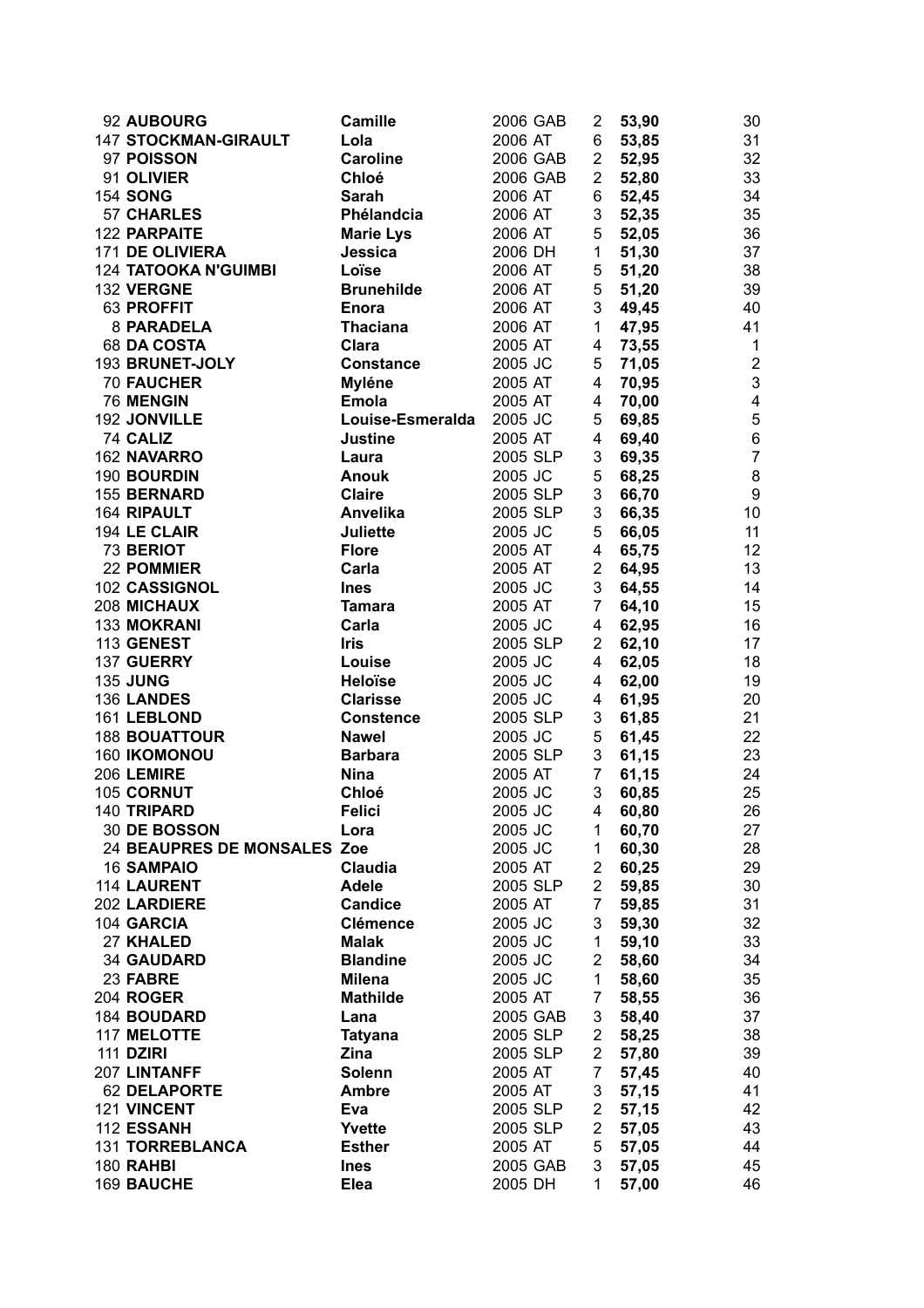| <b>4 DUVAL</b>           | <b>Alice</b>        | 2005 AT  | 1              | 56,35     | 47              |
|--------------------------|---------------------|----------|----------------|-----------|-----------------|
| 120 VAGUERESSE           | Louanne             | 2005 SLP | 2 <sup>1</sup> | 56,30     | 48              |
| 201 EL GHAZI             | Lila                | 2005 AT  | 7 <sup>7</sup> | 56,25     | 49              |
| 25 ALILAT                | Assia               | 2005 JC  | 1              | 55,75     | 50              |
| 39 DAOUDY                | Lola                | 2005 JC  | $2^{\circ}$    | 55,75     | 51              |
| <b>29 DE OLIVEIRA</b>    | Jade                | 2005 JC  | $\mathbf 1$    | 55,70     | 52              |
| 167 BAUCHE               | Louna               | 2005 DH  | 1              | 55,50     | 53              |
| 170 ALAIN                | <b>Maelie</b>       | 2005 DH  | 1              | 55,25     | 54              |
| <b>153 FERRANDO</b>      | <b>Elia</b>         | 2005 AT  | 6              | 54,95     | 55              |
| 172 LAMBERT              | <b>Nell</b>         | 2005 DH  | 1              | 53,80     | 56              |
| 129 NAKACHE              | Yona                | 2005 AT  | 5              | 53,55     | 57              |
| 79 BARBIER               | Antoinette          | 2005 SLP | $\mathbf{1}$   | 53,10     | 58              |
| 83 SYLVAN                | Emma                | 2005 SLP | 1              | 52,70     | 59              |
| <b>159 GUERQUIN</b>      | <b>Clémence</b>     | 2005 SLP | 3              | 52,60     | 60              |
| 1 BUISSON                | <b>Lilie Jeanne</b> | 2005 AT  | $\mathbf{1}$   | 52,15     | 61              |
| 84 WACQUIEZ              | Clara               | 2005 SLP | 1              | 51,70     | 62              |
| <b>49 GAMBLIN</b>        | Sarah               | 2005 GAB | 1              | 51,50     | 63              |
| 60 KUMAR                 | Sonia               | 2005 AT  | 3              | 51,45     | 64              |
| 93 GRAIN                 | <b>Emma</b>         | 2005 GAB | 2 <sup>1</sup> | 51,20     | 65              |
| <b>5 HUCHE</b>           | <b>Elise</b>        | 2005 AT  | $\mathbf{1}$   | 50,85     | 66              |
| 95 DJELEBDJIC            | Emma                | 2005 GAB | $\overline{2}$ | 50,60     | 67              |
| 173 BOUFFINIER           | <b>Celie</b>        | 2005 DH  | $\mathbf{1}$   | 49,40     | 68              |
| <b>101 HUBER</b>         | Gaetane             | 2005 JC  | 3              | 44,55     | 69              |
| <b>196 KHARLAMOVA</b>    | <b>Natalia</b>      | 2004 JC  | 5 <sub>5</sub> | 72,55     | $\mathbf{1}$    |
| 198 MULLIEZ              | <b>Amandine</b>     | 2004 JC  |                | $5$ 72,10 | $\overline{2}$  |
| 197 VEDRINES             | <b>Juliette</b>     | 2004 JC  | 5 <sub>5</sub> | 71,75     | 3               |
| 195 FREDOU               | Mélinée             | 2004 JC  | 5              | 70,40     | $\overline{4}$  |
| <b>77 RUCHOT</b>         | <b>Valentine</b>    | 2004 AT  | $\overline{4}$ | 70,10     | 5               |
| <b>75 BASTIEN</b>        | <b>Isalyne</b>      | 2004 AT  | 4              | 69,20     | $\,6\,$         |
| <b>165 SAIS</b>          | <b>Juliette</b>     | 2004 SLP | 3              | 68,70     | $\overline{7}$  |
| 189 CLAUSSE              | <b>Victoria</b>     | 2004 JC  | 5              | 68,25     | 8               |
| 20 DEROCHE               | Jeanne              | 2004 AT  | $\overline{2}$ | 67,50     | 9               |
| 158 GEOFFROY             | <b>Claire</b>       | 2004 SLP | 3              | 66,65     | 10 <sup>1</sup> |
| 199 BOUCHER              | Romane              | 2004 AT  | 7 <sup>7</sup> | 66,30     | 11              |
| 156 DEHEDIN              | <b>Marie</b>        | 2004 SLP | 3              | 66,30     | 12              |
| 205 POMARET              | <b>Agathe</b>       | 2004 AT  | $7^{\circ}$    | 65,30     | 13              |
| <b>143 VAN CAENEGHEN</b> | Lena                | 2004 JC  | 4              | 65,10     | 14              |
| 157 EHRLICH              | <b>Marlène</b>      | 2004 SLP | 3 <sup>7</sup> | 65,05     | 15              |
| 138 BOULAN               | <b>Priscille</b>    | 2004 JC  | 4              | 63,85     | 16              |
| <b>200 VILLECHENOUX</b>  | <b>Charlotte</b>    | 2004 AT  | 7              | 63,80     | 17              |
| 134 DA SILVA             | <b>Candice</b>      | 2004 JC  | 4              | 63,55     | 18              |
| 191 CHOTARD              | Ilona               | 2004 JC  | 5              | 63,55     | 19              |
| 139 LEMAIRE              | lona                | 2004 JC  | 4              | 62,75     | 20              |
| 187 HASLE                | <b>Flora</b>        | 2004 GAB | 3              | 62,70     | 21              |
| 107 DELHOTEL             | <b>Marie</b>        | 2004 JC  | 3              | 62,50     | 22              |
| 110 SIMARD               | Zoe                 | 2004 JC  | 3              | 62,40     | 23              |
| 163 NESTOR               | <b>Wyllo</b>        | 2004 SLP | 3              | 61,80     | 24              |
| 15 MERLEN                | <b>Juliette</b>     | 2004 AT  | $\overline{c}$ | 61,55     | 25              |
| 13 LECOUVEY              | <b>Marie</b>        | 2004 AT  | $\overline{c}$ | 61,20     | 26              |
| 182 TALBOT               | <b>Auriane</b>      | 2004 GAB | 3              | 60,55     | 27              |
| 176 ALLEGRAND            | Ludivine            | 2004 DH  | $\mathbf 1$    | 60,40     | 28              |
| 142 DE ROUEN             | Laure               | 2004 JC  | 4              | 59,80     | 29              |
| <b>109 HUBER</b>         | Mayaléne            | 2004 JC  | 3              | 59,65     | 30              |
| 80 CATTENOY              | <b>Ines</b>         | 2004 SLP | $\mathbf 1$    | 59,15     | 31              |
| 2 DENIS                  | <b>Gwenaelle</b>    | 2004 AT  | $\mathbf 1$    | 58,80     | 32              |
| <b>175 DAVID</b>         | <b>Amélie</b>       | 2004 DH  | $\mathbf 1$    | 58,75     | 33              |
| 181 BERNON               | Luisa               | 2004 GAB | 3              | 58,60     | 34              |
| 186 BERTON               | <b>Philipine</b>    | 2004 GAB | 3              | 58,30     | 35              |